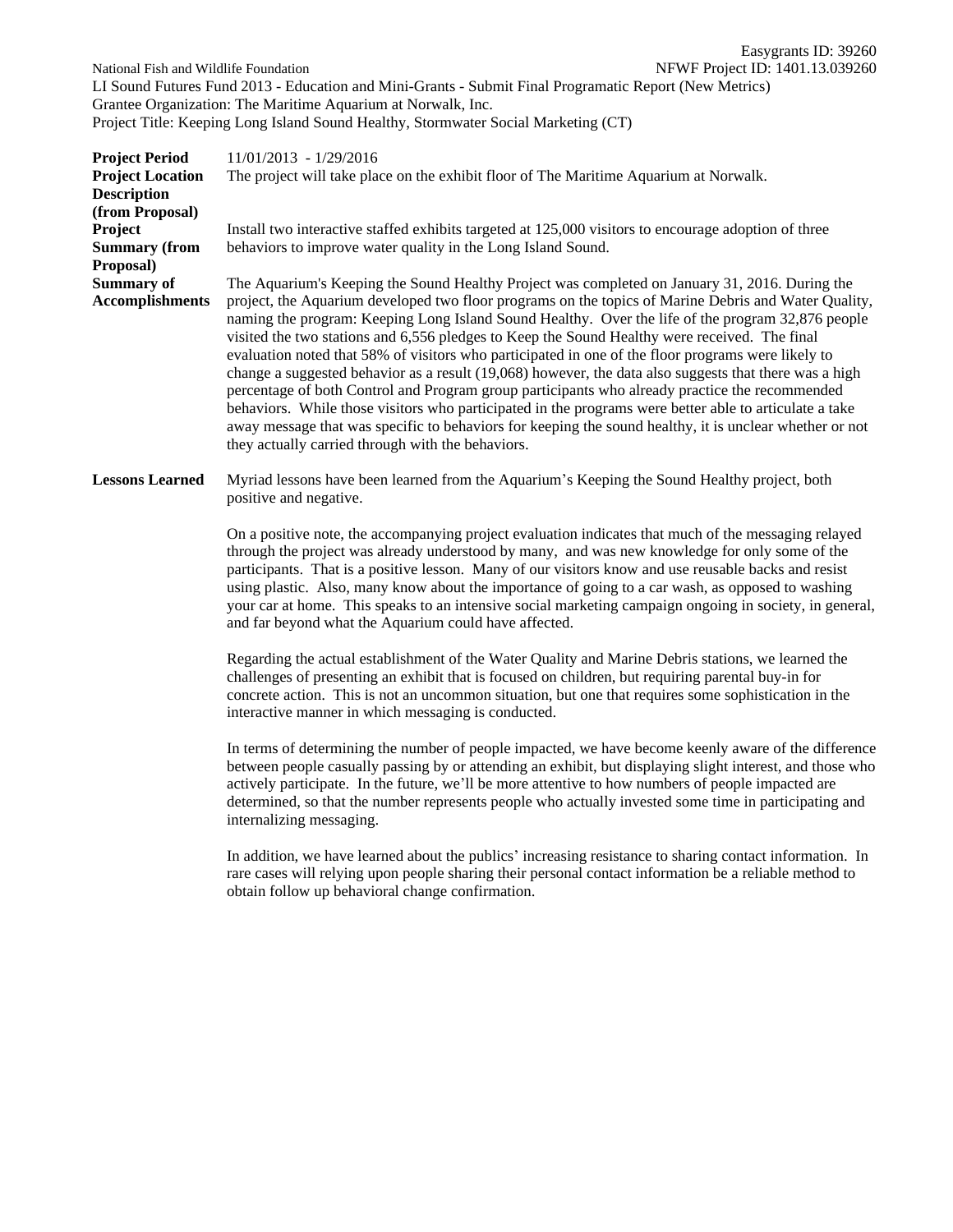#### **Activities and Outcomes**

| <b>Funding Strategy</b> | <b>Capacity, Outreach, Incentives</b>                                                           |
|-------------------------|-------------------------------------------------------------------------------------------------|
| Activity / Outcome      | LISFF - Outreach/Education/Technical Assistance - # people                                      |
|                         | reached                                                                                         |
| Required                | Recommended                                                                                     |
| Description             | Enter the number of people reached by outreach, training, or<br>technical assistance activities |
|                         |                                                                                                 |

| # people reached - Current          | 32876.00 |
|-------------------------------------|----------|
| # people reached - Grant Completion | 32876.00 |

Notes

| <b>Funding Strategy</b> | <b>Capacity, Outreach, Incentives</b>                                                   |
|-------------------------|-----------------------------------------------------------------------------------------|
| Activity / Outcome      | LISFF - Outreach/Education/Technical Assistance - # people                              |
|                         | with changed behavior                                                                   |
| Required                | Recommended                                                                             |
| Description             | Enter the number of individuals demonstrating a minimum<br>threshold of behavior change |
|                         |                                                                                         |

| # people with changed behavior - Current          | 19068.00 |
|---------------------------------------------------|----------|
| # people with changed behavior - Grant Completion | 19068.00 |

| <b>Notes</b>                                  | In contrast to the 32,876 people reached and with knowledge, the<br>Aquarium has calculated the number of people with changed<br>behavior using the percentages presented in the final evaluation.<br>On pages 4 and 5 of the evaluation it states that 68% of program<br>group participants said that the program made a noticeable/very<br>strong impact on their likelihood to bring reusable<br>bags/containers shopping with them; 56% indicated that the<br>program made a noticeable/very strong impact on their likelihood<br>to take their car/truck to a car wash; 42% said the program made<br>a noticeable/very strong impact on their likelihood to monitor<br>lawn fertilizer. Averaging these percentages and using them as<br>an order of magnitude, 58% of visitors to the two stations report<br>that they will likely perform one of the recommended activities.<br>The number, $19,068$ , is 58% of the 32,876 total of people reached<br>and with knowledge.<br>Visitors were given several different avenues through which to<br>make pledges to 'Keep the Sound Healthy'. Young children were<br>provided the means to color a pledge, adolescents could do a<br>'Selfie for the Sound' and families, all together, could write their<br>pledge on our graffiti board. All of these pledges totaled to<br>6,556. Visitors were provided the materials and the medium<br>through which to pledge, but they created the language of the<br>pledge, in reference to the three activities promoted by the<br>program: reduction/elimination of the use of fertilizers, using car<br>washes and using recyclable plastic bags. As these were family<br>oriented exhibits, these numbers were totaled by the number of<br>pledges, not the number of people. |
|-----------------------------------------------|-------------------------------------------------------------------------------------------------------------------------------------------------------------------------------------------------------------------------------------------------------------------------------------------------------------------------------------------------------------------------------------------------------------------------------------------------------------------------------------------------------------------------------------------------------------------------------------------------------------------------------------------------------------------------------------------------------------------------------------------------------------------------------------------------------------------------------------------------------------------------------------------------------------------------------------------------------------------------------------------------------------------------------------------------------------------------------------------------------------------------------------------------------------------------------------------------------------------------------------------------------------------------------------------------------------------------------------------------------------------------------------------------------------------------------------------------------------------------------------------------------------------------------------------------------------------------------------------------------------------------------------------------------------------------------------------------------------------------------------------------------------------------------|
| <b>Funding Strategy</b><br>Activity / Outcome | <b>Capacity, Outreach, Incentives</b><br>LISFF - Outreach/Education/Technical Assistance - # people<br>with knowledge                                                                                                                                                                                                                                                                                                                                                                                                                                                                                                                                                                                                                                                                                                                                                                                                                                                                                                                                                                                                                                                                                                                                                                                                                                                                                                                                                                                                                                                                                                                                                                                                                                                         |

Enter the number of people demonstrating a minimum level of

Required Recommended<br>Description Enter the numb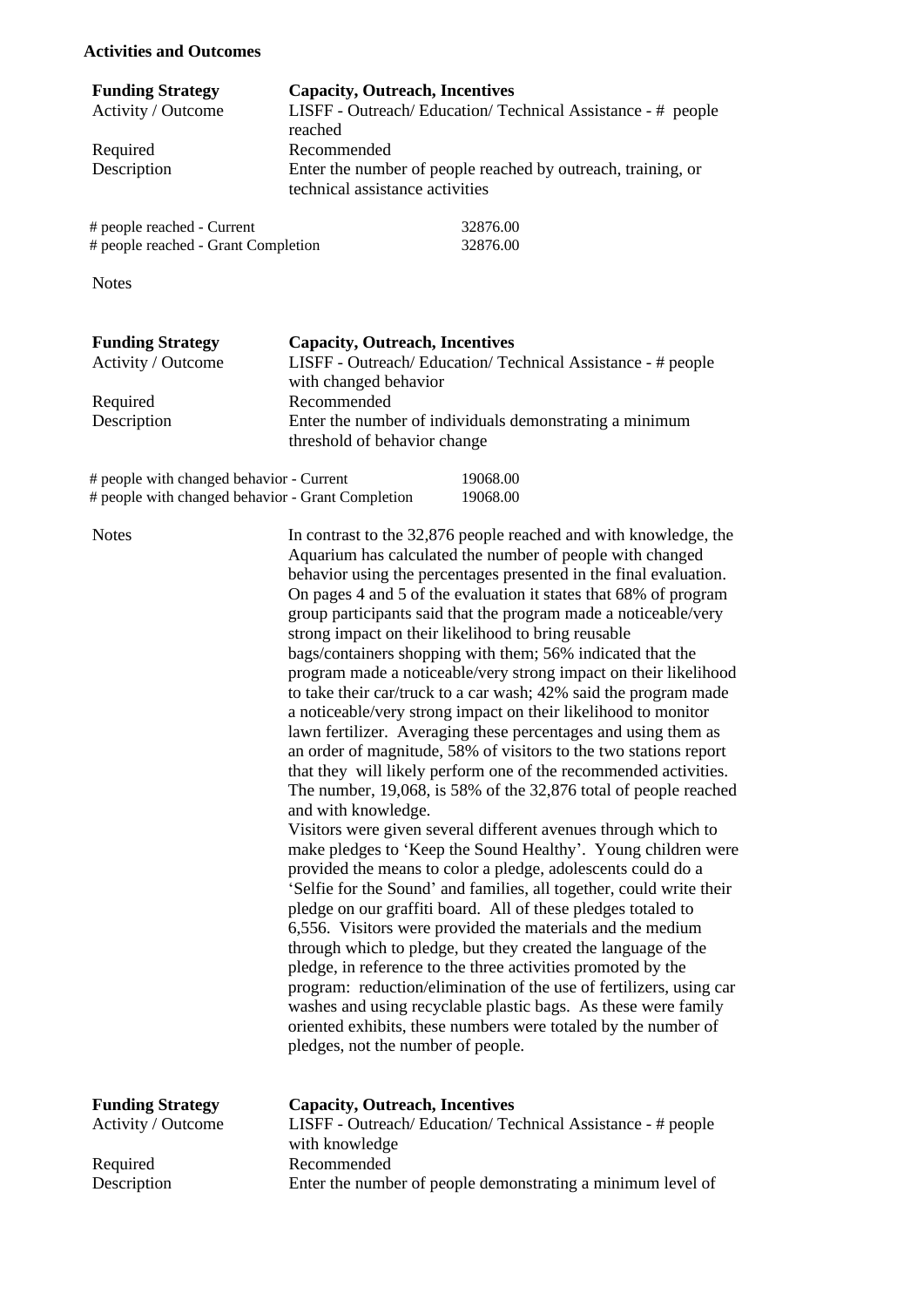| # people with knowledge - Current          | 32876.00 |
|--------------------------------------------|----------|
| # people with knowledge - Grant Completion | 32876.00 |

Notes

| <b>Funding Strategy</b>                                                                       | <b>Capacity, Outreach, Incentives</b>                                                                                                                                                                                                                                                                                                                                                                        |  |  |  |
|-----------------------------------------------------------------------------------------------|--------------------------------------------------------------------------------------------------------------------------------------------------------------------------------------------------------------------------------------------------------------------------------------------------------------------------------------------------------------------------------------------------------------|--|--|--|
| Activity / Outcome                                                                            | LISFF - Volunteer participation - # volunteers participating                                                                                                                                                                                                                                                                                                                                                 |  |  |  |
| Required                                                                                      | Recommended                                                                                                                                                                                                                                                                                                                                                                                                  |  |  |  |
| Description                                                                                   | Enter the number of volunteers participating in projects                                                                                                                                                                                                                                                                                                                                                     |  |  |  |
| # volunteers participating - Current                                                          | 0.00                                                                                                                                                                                                                                                                                                                                                                                                         |  |  |  |
| # volunteers participating - Grant Completion                                                 | 0.00                                                                                                                                                                                                                                                                                                                                                                                                         |  |  |  |
| <b>Notes</b>                                                                                  | Due to scheduling and training needs of the program, the<br>Aquarium was not able to use volunteers as proposed. Instead,<br>part time educators were used in the program with matching<br>funds. There was a significant amount of training required for the<br>volunteers, this coupled with the fact that program staff worked<br>only weekends, vacation and holidays required the use of paid<br>staff. |  |  |  |
| <b>Funding Strategy</b><br>Activity / Outcome                                                 | <b>Habitat Management</b><br>LISFF - BMP implementation for nutrient or sediment reduction<br>- Lbs nutrients avoided (annually)                                                                                                                                                                                                                                                                             |  |  |  |
| Recommended<br>Required                                                                       |                                                                                                                                                                                                                                                                                                                                                                                                              |  |  |  |
| Description                                                                                   | Enter the amount of nutrients prevented from entering system<br>annually                                                                                                                                                                                                                                                                                                                                     |  |  |  |
| Lbs nutrients avoided (annual) - Current<br>Lbs nutrients avoided (annual) - Grant Completion | 0.00<br>0.00                                                                                                                                                                                                                                                                                                                                                                                                 |  |  |  |
| <b>Notes</b>                                                                                  | As so few visitors were willing to share their contact information,<br>it because impossible to follow up with people to verify changed<br>behaviors and measure nutrients avoided.                                                                                                                                                                                                                          |  |  |  |
| <b>Funding Strategy</b><br>Activity / Outcome                                                 | <b>Habitat Management</b><br>LISFF - BMP implementation for stormwater runoff - Lbs of<br>floatables reduced                                                                                                                                                                                                                                                                                                 |  |  |  |
| Required                                                                                      | Recommended                                                                                                                                                                                                                                                                                                                                                                                                  |  |  |  |
| Description                                                                                   | Enter the weight in lbs of floatable debris prevented from<br>entering waterways                                                                                                                                                                                                                                                                                                                             |  |  |  |
| Lbs of floatables reduced - Current<br>Lbs of floatables reduced - Grant Completion           | 0.00<br>0.00                                                                                                                                                                                                                                                                                                                                                                                                 |  |  |  |
| <b>Notes</b>                                                                                  | As so few visitors were willing to share contact information, it<br>was impossible to follow up with participants to measure the<br>amount of floatables reduced.                                                                                                                                                                                                                                            |  |  |  |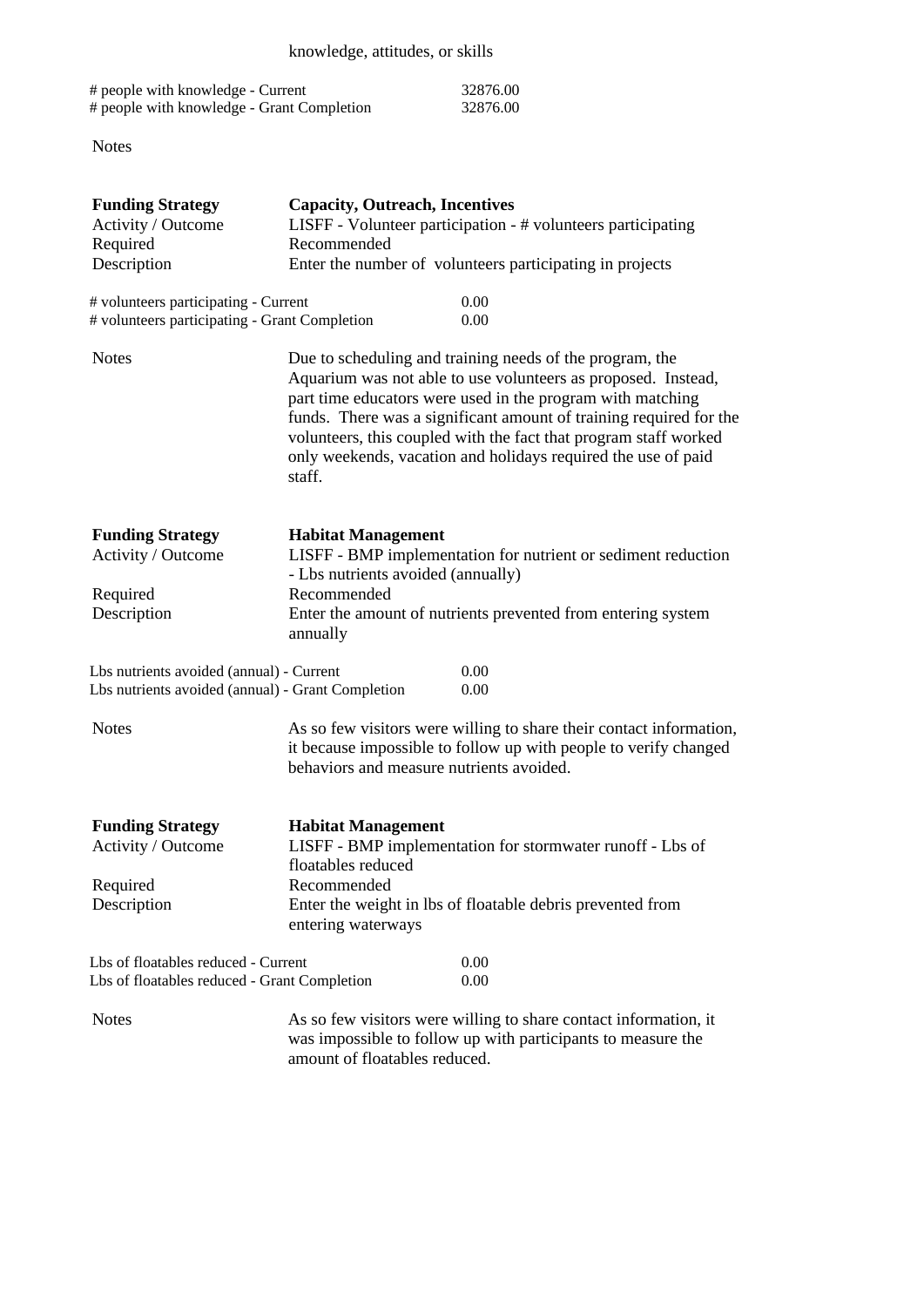Show Map Below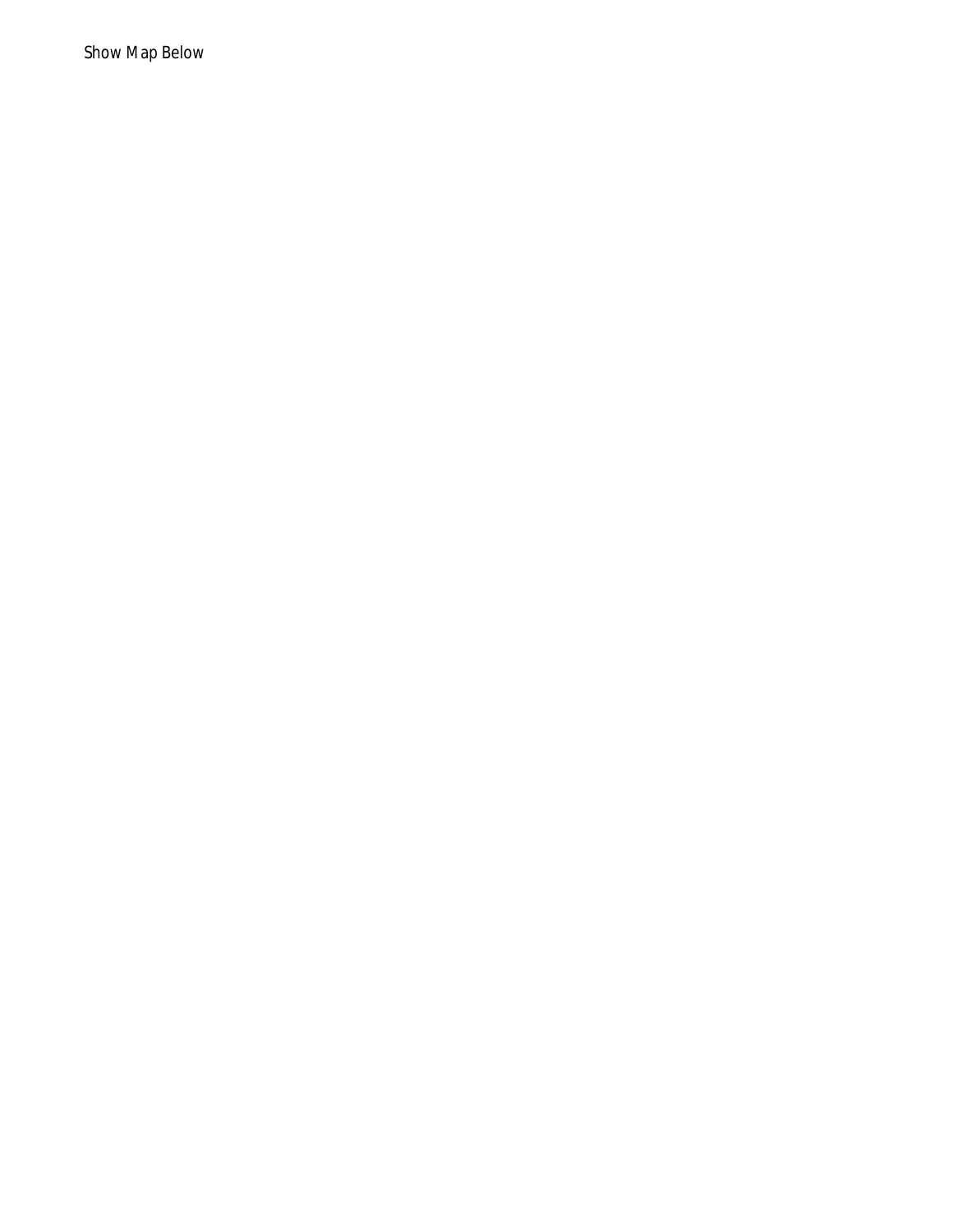The following pages contain the uploaded documents, in the order shown below, as provided by the grantee:

| Upload Type            | File Name                          | Uploaded By  | <b>Uploaded Date</b> |
|------------------------|------------------------------------|--------------|----------------------|
| <b>Final Report</b>    | Final Report Narrative 3_30_16.pdf | Becchi, Mary | 03/30/2016           |
| Narrative -            |                                    |              |                      |
| Standard               |                                    |              |                      |
| Photos - Jpeg          | TMA kids pledge to keep LIS        | Becchi, Mary | 03/30/2016           |
|                        | healthy.jpg                        |              |                      |
| Photos - Jpeg          | TMA marine debris display.jpg      | Becchi, Mary | 03/30/2016           |
|                        |                                    |              |                      |
| Photos - Jpeg          | TMA Water Quality Station.jpg      | Becchi, Mary | 03/30/2016           |
|                        |                                    |              |                      |
| <b>Other Documents</b> | KISH evaluation report FINAL.pdf   | Becchi, Mary | 03/30/2016           |
|                        |                                    |              |                      |

The following uploads do not have the same headers and footers as the previous sections of this document in order to preserve the integrity of the actual files uploaded.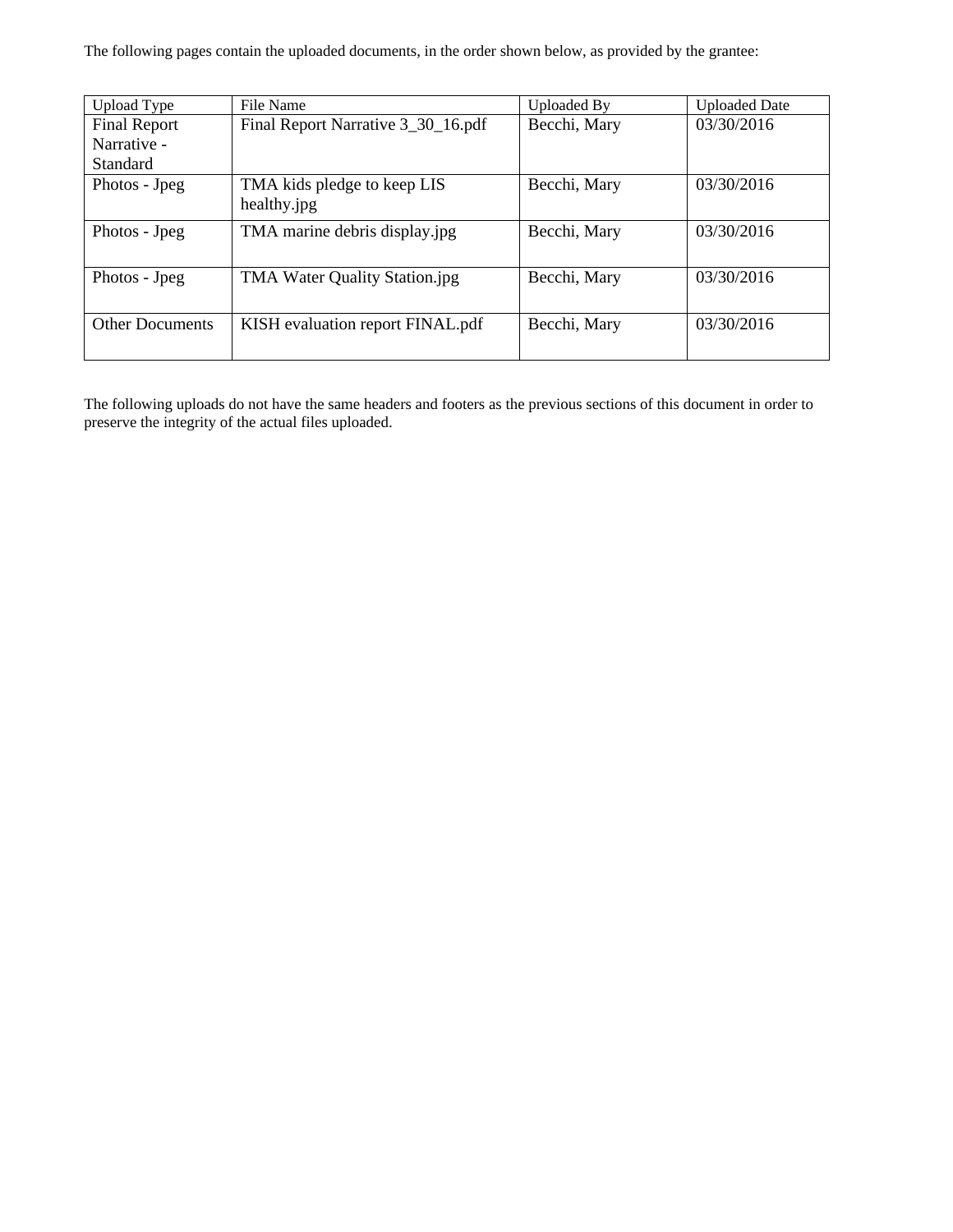

## **Final Programmatic Report Narrative**

**Instructions:** Save this document on your computer and complete the narrative in the format provided. The final narrative should not exceed ten (10) pages; do not delete the text provided below. Once complete, upload this document into the on-line final programmatic report task as instructed.

#### **1. Summary of Accomplishments**

In four to five sentences, provide a brief summary of the project's key accomplishments and outcomes that were observed or measured.

The Maritime Aquarium at Norwalk developed two floor programs on the topics of Marine Debris and Water Quality, naming the program: Keeping Long Island Sound Healthy. Over the life of the program 32,876 people visited the two stations and 6,556 signed a pledge to Keep the Sound Healthy. The final evaluation noted that those visitors who participated in one of the floor programs were more likely to change a suggested behavior as a result; however, the data also suggests that there was a high percentage of both Control and Program group participants who already practice the recommended behaviors. While those visitors who participated in the programs were better able to articulate a take away message that was specific to behaviors for keeping the sound healthy, it is unclear whether or not they actually carried through with the behaviors.

### **2. Project Activities & Outcomes**

#### **Activities**

 Describe and quantify (using the approved metrics referenced in your grant agreement) the primary activities conducted during this grant.

Keeping the Sound Healthy was the follow-on initiative to two previous NFWF/LISFF awards. The first, in 2009, was entitled, *Creature Encounters: Stormwater Social Marketing*. With a goal of inspiring people to become better stewards of LIS, *Creature Encounters* started as a station hosted by trained educators and designed to present TMA visitors with informal educational experiences that were consistently enjoyable, inspiring, engaging, informative, accurate and personalized.

The NFWF/LISFF second award in 2011 provided TMA with the resources to conduct in-depth research with an outside firm to identify and develop the social marketing messages that would provide the best opportunity for behavior change resulting in the greatest impact on water quality.

Results of this research led to the recommendations for implementation that were the objectives of this award. *Keeping the Sound Healthy was* a community-based social marketing campaign utilizing two staffed interactive exhibits on the Aquarium floor to encourage adoption of behaviors that protect water quality. The behaviors targeted at the Water Quality and Marine Debris stations were:

- For those who have lawns and use lawn fertilizers, encourage soil testing and the use of organic, slow release varieties in the minimum amounts needed
- Use automatic car washes rather than washing cars in the street or driveway
- Increase use of reusable shopping bags, beverage bottles an mugs.

To ensure efficient use of resources with the greatest impact, Keeping the Sound Healthy was open 11:00-3:00 on weekends, holidays and vacations, periods of highest visitorship.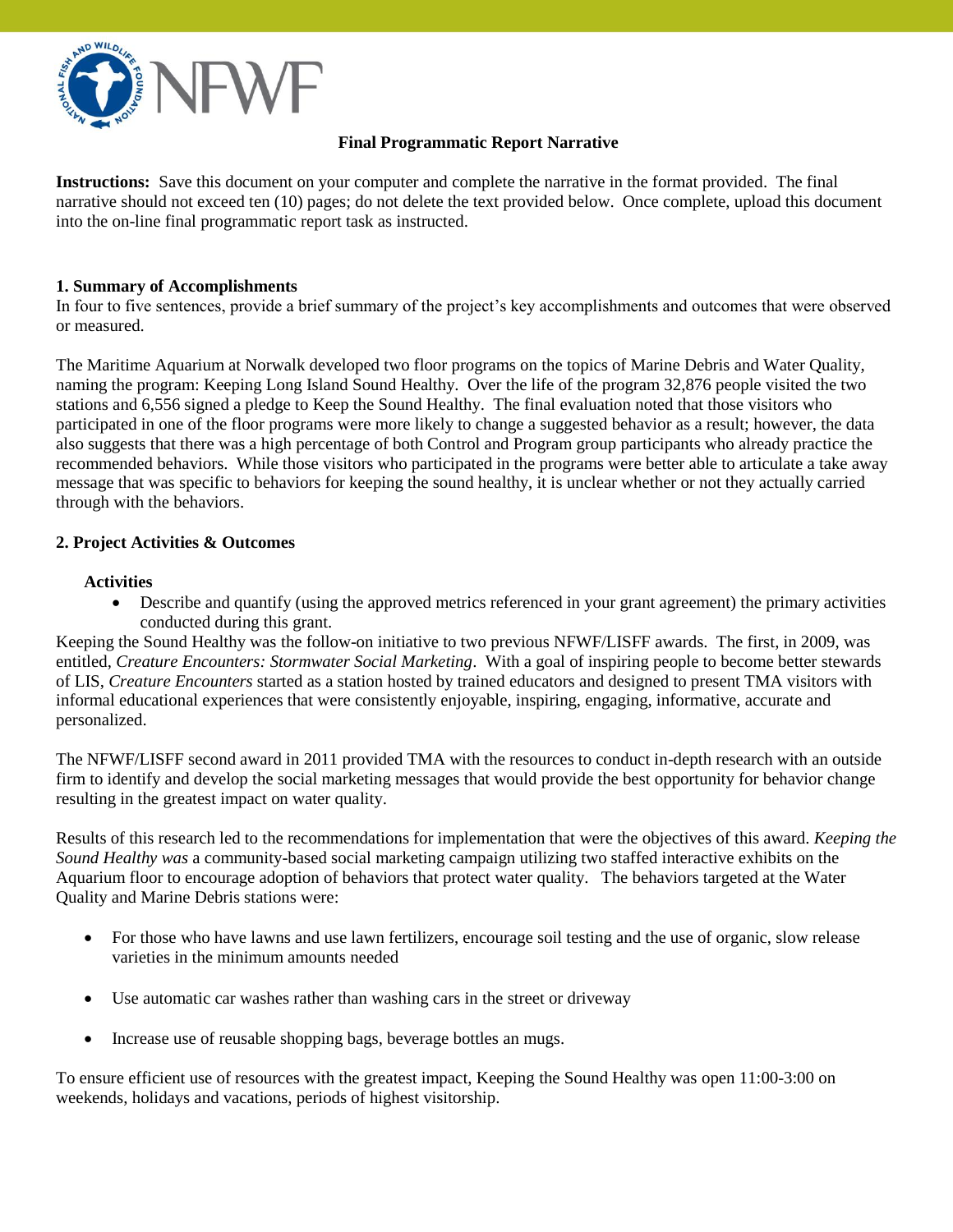### **Exhibit One – Water Quality Station**

Working at the Water Quality Station, TMA educators targeted two approaches to reduce nutrients in storm water runoff. The first was associated with selection and application of lawn fertilizer, and the second with making the switch from washing cars at home to using commercial car wash facilities. A 3-D map (enviroscape) and terrapin turtle engaged littler children, while educators engaged families, with information about hypoxia and how typical household soap plays into the problem of water quality, as well as how water is treated at commercial car washes to mitigate nutrients and other contaminants.

Primary Activities at the exhibit included: TMA's Salt Marsh Avenger Story; Enviroscape Board and Selfie for the Sound.

*TMA's Salt Marsh Avenger Story*: Was geared for children up to around 7-8 years old and was narrated by a TMA educator while a second educator uses puppets and props to animate it. The story required 3 volunteers from the audience. It was meant to be a 5-7 minute animation following 'Malcolm' the Terrapin and his friends, "Chester "and "Nellie" as their neighborhood becomes polluted and they are force to relocate. At the end of the story our Terrapin Ambassador was taken out for touch time.

*Enviroscape Board:* The main interactive feature of the Water Quality Station was a custom 3-D map of South Norwalk featuring the Norwalk River, The Maritime Aquarium, parks, residential areas, a car wash and even the sewage treatment plant. There was also a holding tank for live terrapin turtles, one inside the cart and one for display. The enviroscape was intended for grades 3-adult. It used soap to depict blue water and corn meal as fertilizer to engage audiences in a discussion of where these pollutants/nutrients came from and what happens when they get into the water. There was no script for his section, but talks are engaging and focused on the audience's general age group, with participation encouraged. A watering can was used to wash down the board to show what we put on land will make its way into a water source.

*Selfie for the Sound:* Allowed visitors to write about how they will help keep our oceans free from marine debris. Visitors took photos of themselves holding their pledge (or someone in their group can take a photo). They were asked to post their photo to social media (any site) using #selfiefor the sound, if they so choose. The Aquarium displays their pictures on our monitor at the marine debris station; or, if they felt more comfortable e-mailing their pledge they can send it to [social@maritimeaquarium.org](mailto:social@maritimeaquarium.org) and we can post it on their behalf.

#### **Exhibit Two – Marine Debris Station**

The Marine Debris Station targets the reuse of shopping bags, beverage bottles and mugs.

*Exhibit*: The principle activity at this station was to use a turtle skull, plastic bag, entangled fish, jellyfish, stuffed animal and turtle puppet to engage visitors in a discussion on how marine debris is harmful to ocean animals. Educators exhibit how reusable bags and beverage containers should be used rather than single-use cups and bags. Children colored our jellyfish pledge cards and adults signed their family name to our black pledge board.

*Selfie for the Sound* : The same 'Selfie' activity that took place at the Water Quality Station took place at the Marine Debris Station. Visitors were also asked to write how they would help keep our oceans free from marine debris. At this station there was also opportunity for visitors to participate in a pollution quiz. Patrons matched up items with the length of time they believe it takes for various types of debris to bio-degrade.

 Briefly explain discrepancies between the activities conducted during the grant and the activities agreed upon in your grant agreement.

In 2013 when the application was submitted, TMA proposed that by project completion 125,000 people would be reached by outreach, training or technical assistance activities, that 75,000 would demonstrate a minimum threshold of behavior change and that 175,000 would demonstrate a minimum level of knowledge, attitudes or skills. At project completion, 32,876 people had visited the stations, of whom 6,556 signed pledges to keep the sound clean.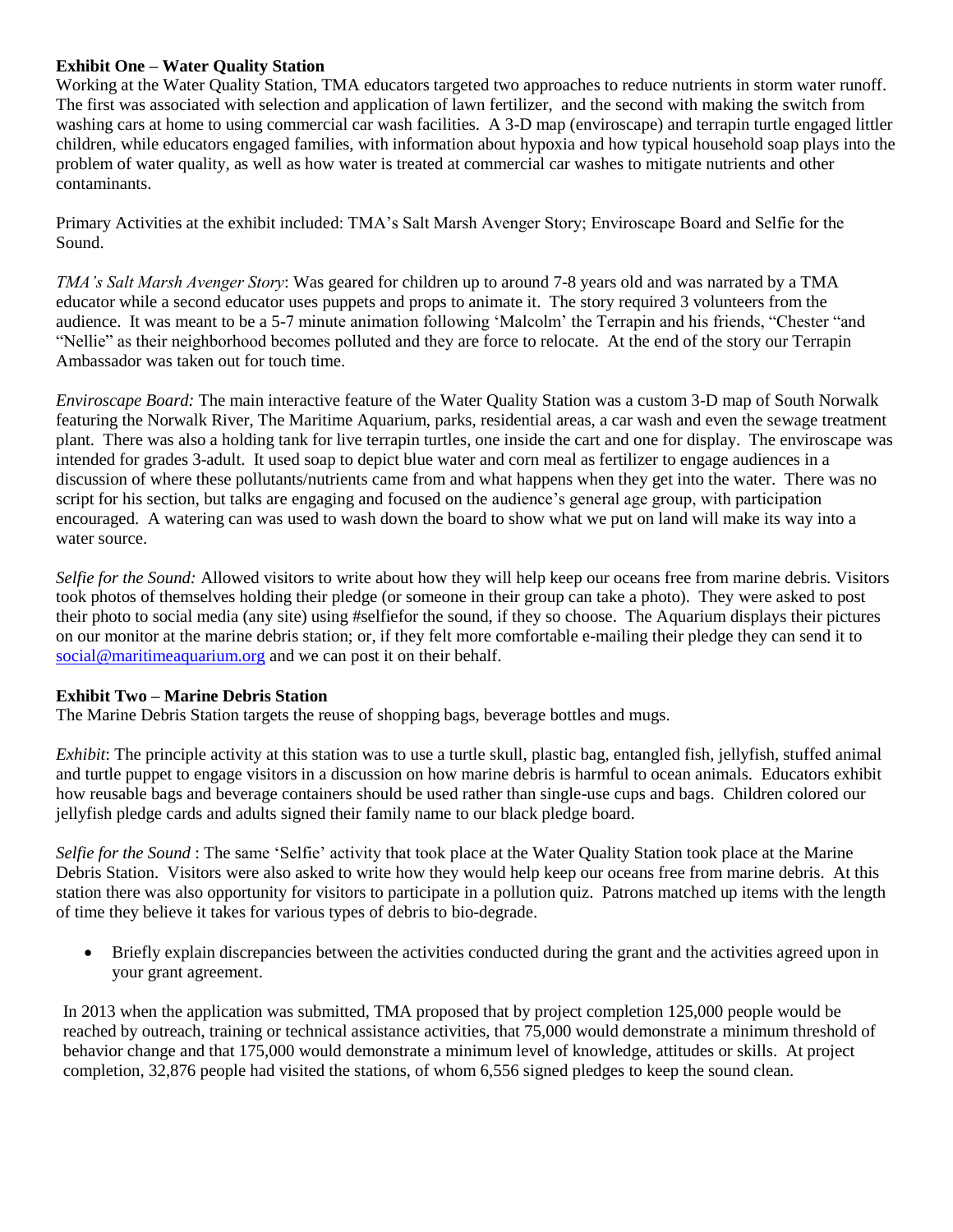#### **Outcomes**

- Describe and quantify progress towards achieving the project outcomes described in your grant agreement. (Quantify using the approved metrics referenced in your grant agreement or by using more relevant metrics not included in the application.)
- Briefly explain discrepancies between what actually happened compared to what was anticipated to happen.
- Provide any further information (such as unexpected outcomes) important for understanding project activities and outcome results.

Since beginning implementation of Keeping the Sound Healthy in December 2013, TMA has made several observations about visitor numbers and behaviors, which would impact the project's final metrics. In 2013 when the application was submitted, TMA proposed that by project completion 125,000 people would be reached by outreach, training or technical assistance activities, that 75,000 would demonstrate a minimum threshold of behavior change and that 175,000 would demonstrate a minimum level of knowledge, attitudes or skills.

After 24 months of observation, we have not been able to reach those metrics, even with the no cost extension, which moved the project completion date to January 31, 2016. This is the case for several different reasons.

Staff vacancies described in the 2014 report accounted for limited project management relatively early in the project. Although our new Director of Education joined the Aquarium in April 2014 and our floor exhibit manager returned to work from maternity leave shortly thereafter, neither the Aquarium nor the exhibit itself was able to generate the number of visitors originally projected.

An additional reason why TMA is unlikely to meet the exhibit visitation projections has to do with how the proposal envisioned that we would reach this number. Original projections were made under the assumption that 100% visitors to the Aquarium on weekends, holidays and vacations would pass by the Keeping the Sound Healthy exhibits, and would be reached by the stations' outreach. In the proposal, those reached by outreach actually mirrored projected attendance numbers, but didn't focus on those visitors who actually spent time at the exhibits, engaged and participating. Upon reflection, the Aquarium has resisted the temptation to track numbers by counting Aquarium attendance number. Instead, we are tracking those visitors who actually came to the exhibits, engaged in some level of interaction and focused on the exhibits' messaging.

Currently, with actual visitor data in hand, The Maritime Aquarium can document that roughly 9% of Aquarium visitors visited the exhibits and interacted with educators. Since the beginning of the project, this translates to 32,876 interactions, by parents, school aged children or young children. In light of this reduction, TMA wishes to emphasize that we are counting the number of people who actually stop and listen to the messaging at the stations and participate or encourage their children to participate. This level of engagement is vastly different from counting those numbers of people who casually pass by the exhibits without focusing any serious degree of attention on the messaging. Of the 32,876 visitors, 6,556 (20%) signed a pledge to keep the Sound healthy

Additionally, TMA's strategy to measure impact of the project on behavior change was based upon our ability to follow up with visitors through e-mail within a reasonable time after their visit to the Aquarium. The degree to which we are able to do this is a direct function of the number of people visiting the stations. In addition to a reduced number of participants at the two stations, TMA is witnessing the visiting public's increasingly serious reservations about providing e-mail addresses or other contact information. TMA devised several incentives and props which urged people to provide their e-mail addresses; however, none of these had any measurable impact upon the number of e-mail addresses obtained. These included: giving away pencils; asking for e-mail addresses with each pledge to keep the Sound healthy; using ipads to take photos of guests interacting with the stations and e-mailing it to them; having a passive survey monkey email address screen up on the ipads at all times; giving away LIS posters for an e-mail address.

# **3. Lessons Learned**

Describe the key lessons learned from this project, such as the least and most effective conservation practices or notable aspects of the project's methods, monitoring, or results. How could other conservation organizations adapt their projects to build upon some of these key lessons about what worked best and what did not?

Myriad lessons have been learned from the Aquarium's Keeping the Sound Healthy project, both positive and negative.